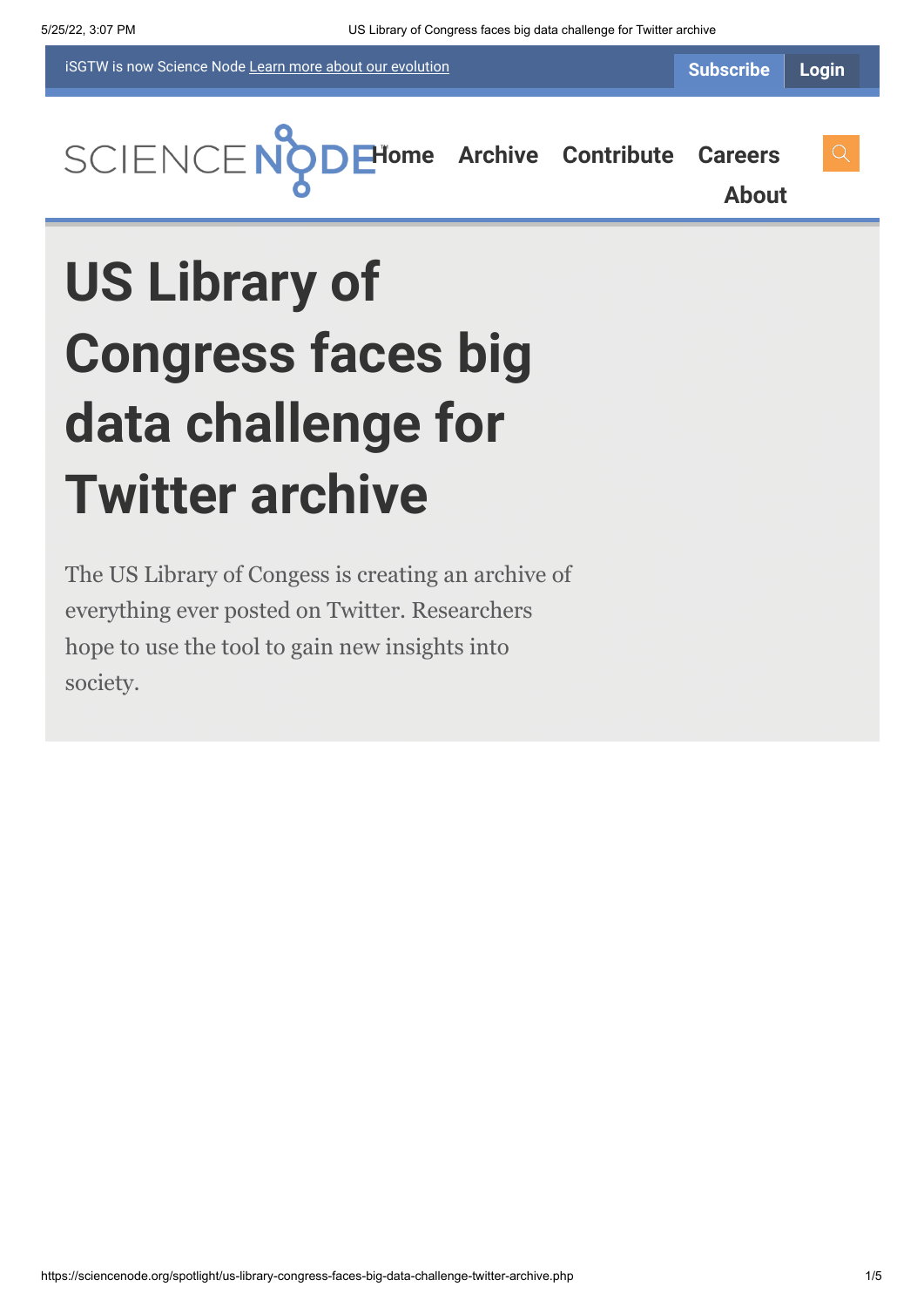

"As society turns to social media as a primary method of

communication and creative expression, social media is

supplementing, and in some cases supplanting, letters, journals, serial publications and other sources routinely collected by research libraries," says the US Library of Congress's director of communications, Gayle Osterberg.

[Image courtesy](http://creativecommons.org/licenses/by-nc-sa/2.0/) [Clarissa Peterson, Flickr](https://sciencenode.org/spotlight/us-library-congress-faces-big-data-challenge-twitter-archive.php) [\(CC BY-NC-SA](http://creativecommons.org/licenses/by-nc-sa/2.0/) 2.0).

[Twitter](https://twitter.com/)'s not just about finding out what Lady Gaga had for breakfast or sharing amusing photos of cats, you know. It's also about getting into arguments with strangers and watching sports stars make fools of themselves.

More importantly (and more seriously) though, it's an utterly huge repository of social data which researchers are just itching to get their hands on. From mapping political trends, to analyzing social interactions and examining the way memes spread across the globe, the 500-million-user-strong microblogging site is a potential treasure trove of information.

**Posted on JAN 16 2013 7:54AM**

**Share this story**



 **Republish**

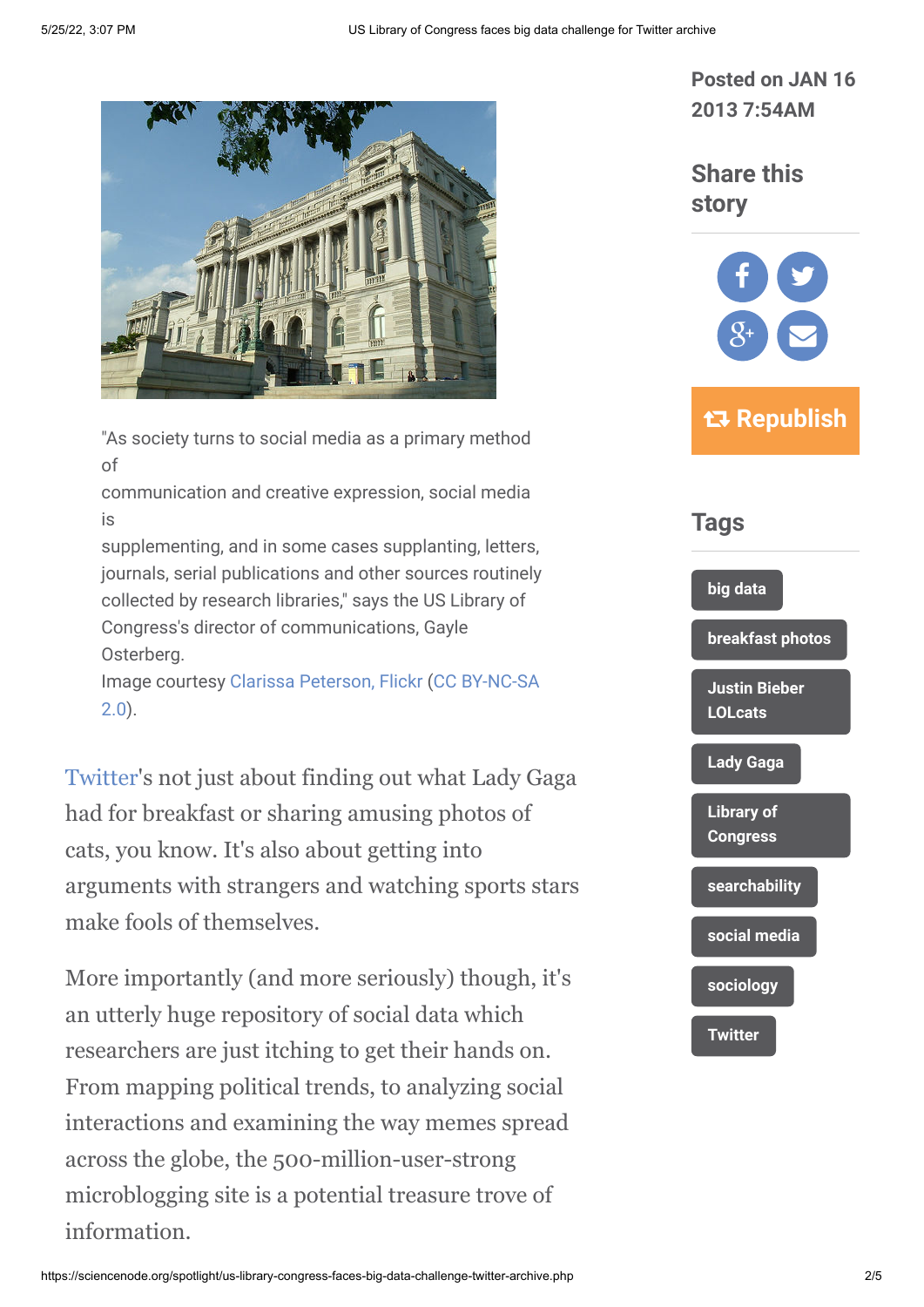To this end, the [US Library of Congress](http://www.loc.gov/index.html) signed a deal in April 2010 to create a complete archive of the Twitterverse. And, last week, the Library [published a report outlining its progress with the](http://www.loc.gov/today/pr/2013/files/twitter_report_2013jan.pdf) project. According to the report, the library has an archive of around 170 billion tweets, stretching back to Twitter's launch in 2006. The tweets each have over 50 accompanying metadata fields and the archive now totals over 130 terabytes in size. It's expanding rapidly too, with new tweets now being added on an hourly basis via the help of social media aggregation company [Gnip](http://www.google.ch/aclk?sa=l&ai=C4wW2Ho3tUKPJDfPvwQPtuYCgD9XZkesC_Yj880z316HMBggAEAEgyZiiC1Dk46u2______8BYPWVu4GYBKABo9bC5gPIAQGqBBxP0FxP-r-XBYej2i6etSRV4sGbmSQYlVRRGGXvgAWQToAHxam9GQ&sig=AOD64_0il1NcXXy5BVy-n1O1JbWe0HcLjg&ved=0CDAQ0Qw&adurl=http://gnip.com/product_overview%3Fmm_campaign%3Dd00c32f160784d6c3962431b337813dd%26keyword%3Dgnip%26utm_source%3Dgoogle%26utm_medium%3Dcpc%26utm_campaign%3DGoogle%2520-%2520Brand%2520Terms%2520-%2520Search%26utm_content%3D20578587661%26utm_keyword%3Dgnip%26_kk%3Dgnip%26_kt%3D333ea220-d4b3-47f0-af2a-d244a5f487db&rct=j&q=GNIP). This means that the archive is growing at a staggering rate of over half billion new tweets each day, up from around 'just' 140 million tweets a day in early 2011.

However, it's not storing all of this data which is a problem for the Library of Congress. Rather, making the archive easily searchable is proving tricky. A single search of the 2006-2010 archive of tweets - just one eighth the size of the entire volume - can currently take up to 24 hours. Yet, even once this searchability issue has been cracked, it still doesn't mean everyone will be able to poke around the Twitter archive. As part of the Library's agreement, it will make the archive available only to "bona fide" researchers. So far, over 400 applications have been made to access the archive, including projects looking at vaccination rates, citizen journalism, and the stock market. As of yet though, there have apparently been no applications to answer that most perplexing of Twitter mysteries: namely, how on Earth does Justin Bieber have 32 million followers?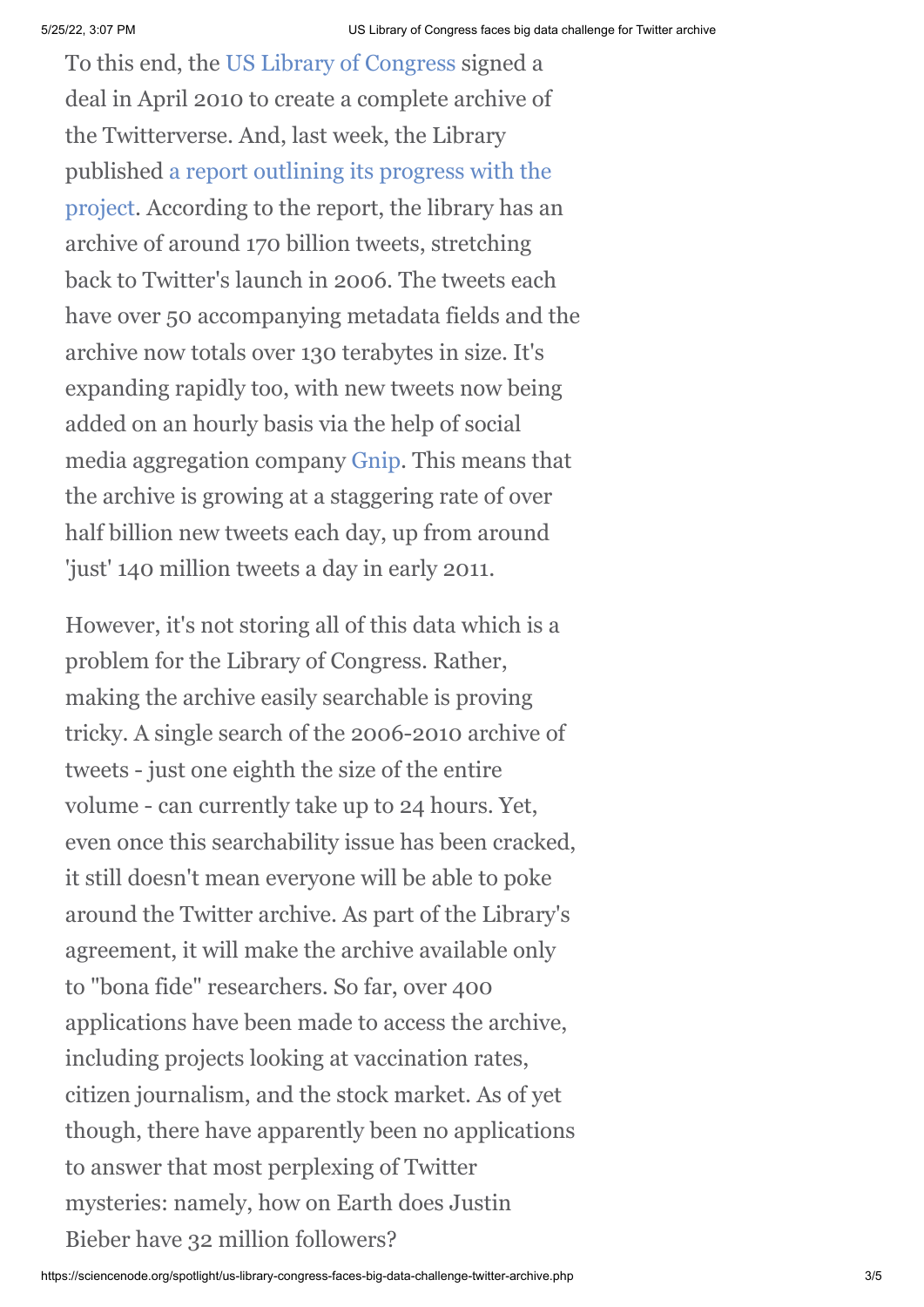*Find out more about the big data challenges the Twitter archive poses by reading the Library of Congress's report in full [here](http://www.loc.gov/today/pr/2013/files/twitter_report_2013jan.pdf).*

*- Andrew Purcell*

## **Join the conversation**

**Contribute**

Do you have story ideas or something to contribute? Let us know!

#### **FUNDING PARTNERS CATEGORIES**



The National Science Foundation supports the US desk under award 1242759, for sustaining and strengthening International Science Grid This Week (which recently became the Science Node).



CERN, the European Organization for Nuclear Research, supports the Science Node. The organization has played a key role in the publication since 2006, and currently hosts the European editor.

**Advanced [computing](https://sciencenode.org/archive/?year=2015&category=Advanced%20computing) [Research networks](https://sciencenode.org/archive/?year=2015&category=Advanced%20computing&category=Research%20networks) [Big data](https://sciencenode.org/archive/?year=2015&category=Advanced%20computing&category=Research%20networks&category=Big%20data) [Tech trends](https://sciencenode.org/archive/?year=2015&category=Advanced%20computing&category=Research%20networks&category=Big%20data&category=Tech%20trends) [Community building](https://sciencenode.org/archive/?year=2015&category=Advanced%20computing&category=Research%20networks&category=Big%20data&category=Tech%20trends&category=Community%20building)**

### **CONNECT WITH US**



**CONTACT**

**Science Node** Email: **[editors@sciencenode.o](mailto:edit%6F%72s@s%63%69encenode.%6F%72%67)**